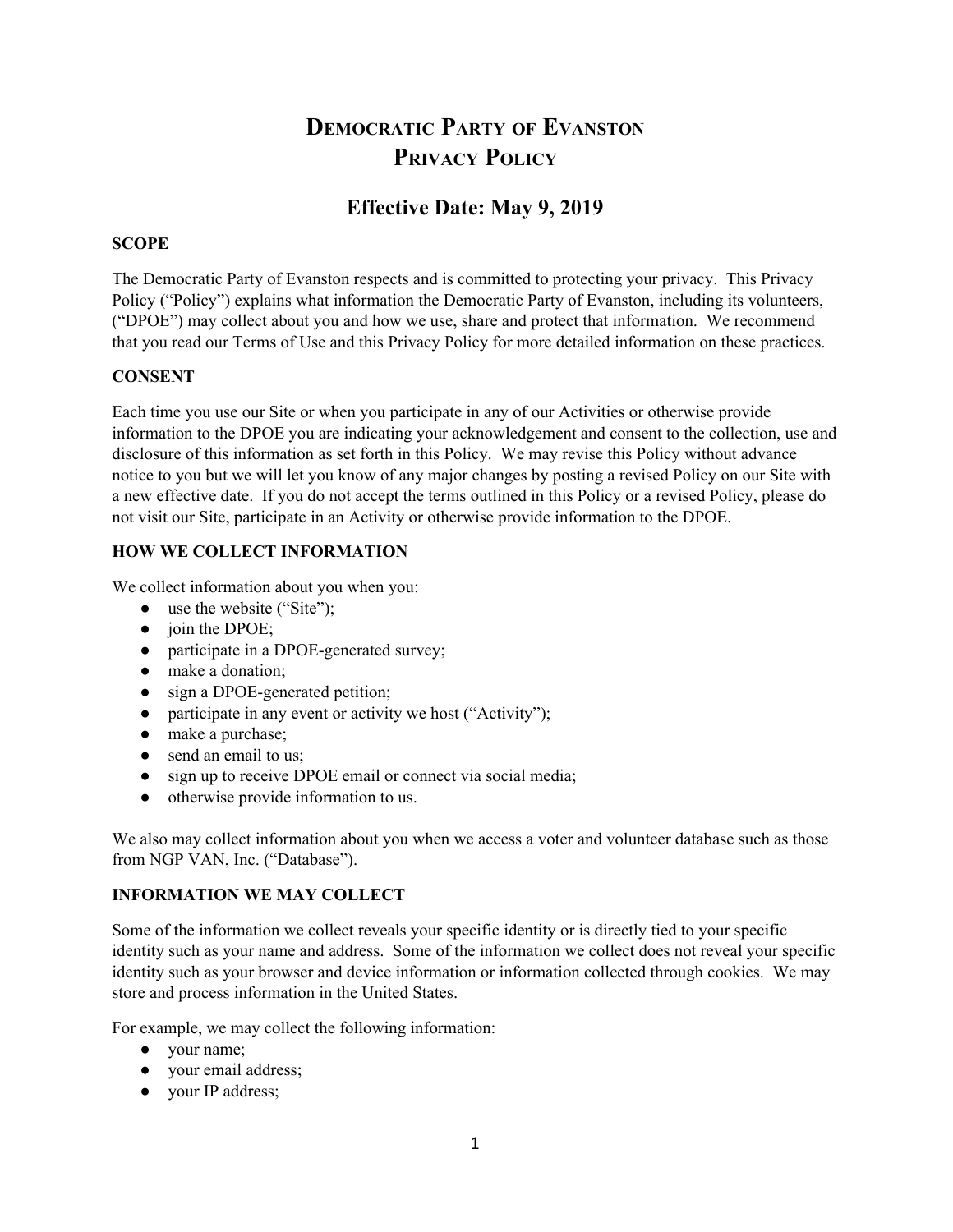- your postal address;
- your telephone number;
- your credit or debit card number and/or bank account number;
- your unique mobile device ID number;
- the name of the browser you use to access the Site;
- your location;
- information collected through cookies (disclosed below);
- your membership types and status;
- your donation/contribution amounts;
- the Activities that you participate in; and
- any other information you voluntarily submit.

#### **HOW WE USE INFORMATION**

We use information collected only for the legitimate business purposes described in this Policy or elsewhere on the Site. For example, we may use information we collect:

- to provide the Activities or information you request, and to process and complete such requests and any related transactions;
- to send you confirmations, updates/support, and administrative messages and otherwise facilitate your use of, and our administration and operation of, the Site;
- to verify your identity and authenticate you;
- to protect against fraud or security threats, and otherwise manage risks;
- to promote, evaluate and improve our Site, and our Activities and to offer other Activities to you;
- to send you emails and otherwise provide you with information or Activities you request or that we think will be of interest to you, such as sending you information to keep you informed about events, issues, volunteer activities, candidates, campaigns, and resources;
- to help connect you with other supporters, and to solicit volunteers, donations and/or support for the DPOE and for candidates and issues for which we advocate and for other progressive, local, grassroots organizations;
- to remind you to send in your voter registration form and to vote;
- to assist you in finding your registration information and polling location;
- to request feedback and to otherwise contact you about your use of the Site and our Activities;
- to respond to your emails, submissions, questions, and comments;
- to satisfy legal or regulatory requirements or law enforcement requests including the Federal Election Commission;
- as permitted by applicable law;
- with your consent; and
- for any other purpose for which the information was collected.

# **WHO MAY RECEIVE YOUR INFORMATION**

We may use and disclose your information that is collected through our Site and when you participate in Activities or otherwise provide information to us to run our everyday business and in accordance with applicable law. We may share your information:

● with our service providers who process information to provide services to us to run our everyday business and assist us in providing Activities on our behalf. We have executed appropriate contracts with the service providers that prohibit them from using or sharing information except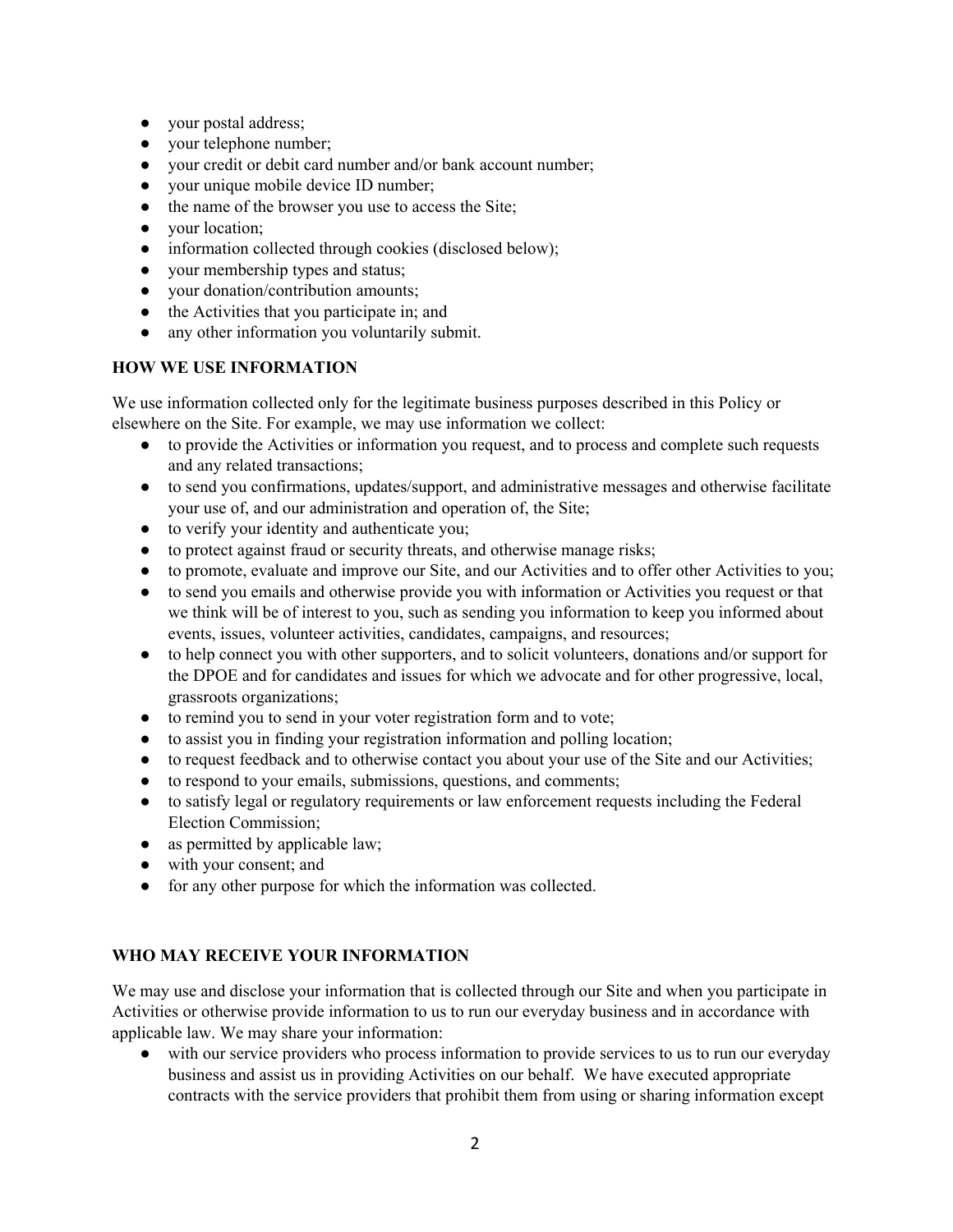as necessary to perform the contracted services on our behalf or to comply with applicable legal requirements.

- with volunteers assisting us in running our everyday business or providing DPOE-sponsored Activities;
- with law enforcement, government officials, or other third parties as required by law and when we believe that such disclosure is necessary to protect our rights and/or comply with a judicial proceeding, court order, regulatory request or other legal process;
- with candidates, organizations, groups or causes that we believe have similar political viewpoints, principles or objectives;
- to report required information to the Illinois State Board of Elections, including name, mailing address, occupation, and name of employers of individuals where federal election law requires us to report contributions;
- when we believe in good faith that we are lawfully authorized or required to do so or that doing so is reasonably necessary or appropriate to comply with the law or legal processes or respond to lawful requests, claims or legal authorities, including responding to lawful subpoenas, warrants, or court orders;
- when we believe in good faith that doing so is reasonably necessary or appropriate to respond to claims or to protect the rights, property, or safety of the DPOE, our users, our employees, our volunteers, copyright owners, third parties or the public, including without limitation to protect such parties from fraudulent, abusive, inappropriate, or unlawful activity or use of our Site; and
- to enforce or apply this Policy, our Terms of Use or our other policies or agreements.

# **WE USE COOKIES**

We, or our service providers, may deploy and use cookies, web beacons, local shared objects and other tracking technologies for various purposes, such as fraud prevention and monitoring our Site and our Activity engagement. Some of these tracking tools may detect characteristics or settings of the specific device you use to access our online Activities.

To help operate our Site, enhance your experience and collect information about mobile activity, we may place small data files on your computer or mobile device. These data files may be in the form of cookies, pixel tags, local shared objects or other similar technologies. Cookies and similar technologies enable us to personalize our Site for you. These technologies may allow us to store and manage your preferences and settings, measure and analyze how you use our Site and the effectiveness of our communications, offer Activities and help us improve our Activities and security.

- "Cookies" are small amounts of data a website can send to a visitor's web browser. They are often stored on the device you are using to help track your areas of interest. Cookies may also enable us or our service providers to review your use of our online Activities over time to customize your experience. Most web browsers allow you to adjust your browser settings to decline or delete cookies, but doing so may degrade your experience with our online Activities.
- Clear GIFs, pixel tags or web beacons—which are typically one-pixel, transparent images located on a webpage or in an email or other message—or similar technologies may be used on our Site and in some of our digital communications such as email or when your participate in online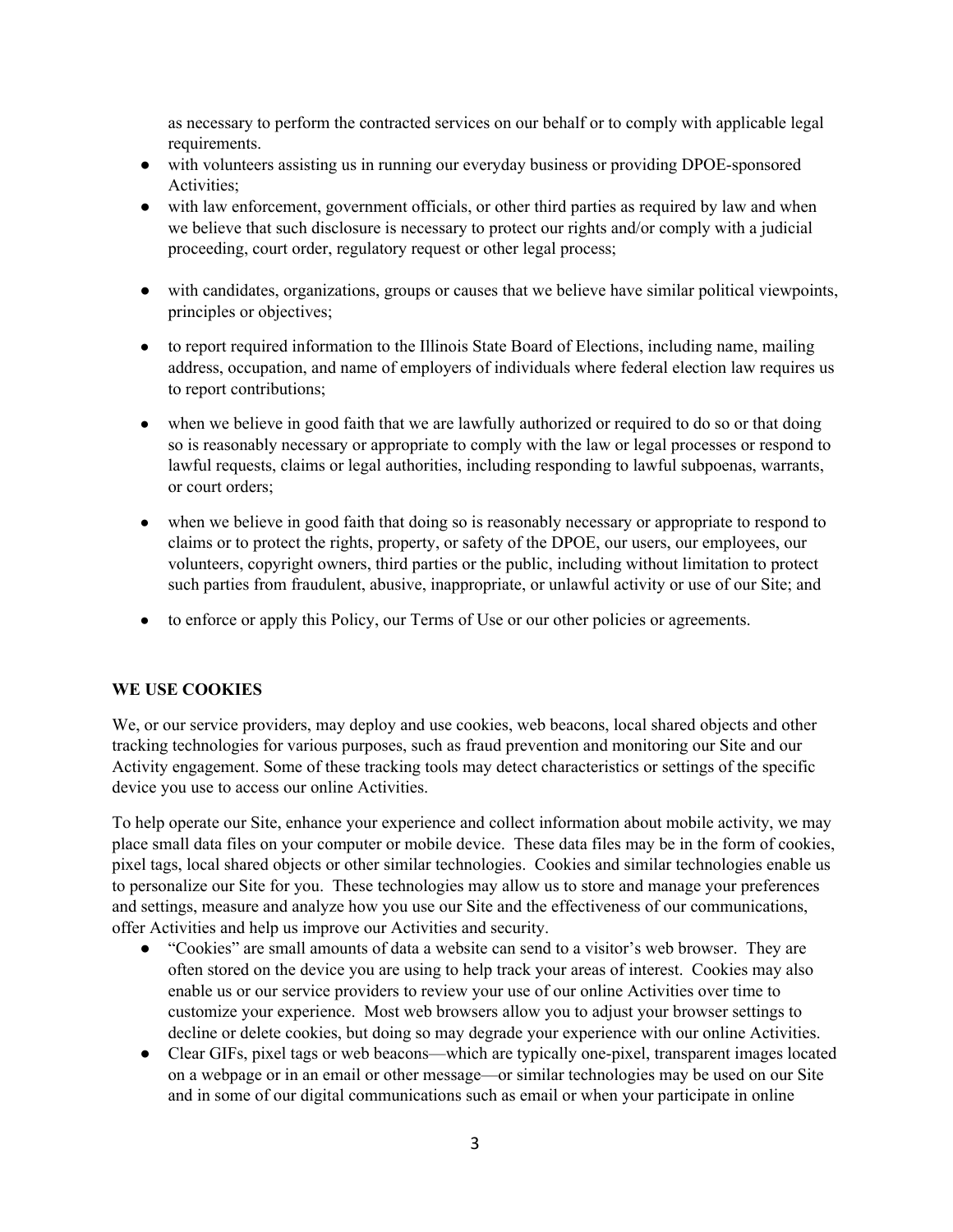Activities. These are principally used to help recognize users, assess traffic patterns and measure Site or Activity engagement.

● Local shared objects, sometimes referred to as "flash cookies," may be stored on your hard drive using a media player or other software installed on your device. Local shared objects are similar to cookies in terms of their operation but may not be managed in your browser in the same way. For more information on managing local shared objects, click here:

https://helpx.adobe.com/flash-player/kb/disable-local-shared-objects-flash.html.

● Most browsers provide you with the ability to block, delete, or disable these technologies. If you choose to reject cookies or similar technologies, some Activities may not be available or some functionality may be limited or unavailable. Please review your mobile device help pages for assistance with changing your settings.

# **LINKS TO OR FROM OTHER WEBSITES AND SERVICES**

Our Site may contain links to other websites that we do not own or operate ("third-party websites"). When you use a link online to visit a third-party website, you will be subject to that website's privacy and security practices, which may differ from ours. We are not responsible for the content or privacy and security practices and policies of these websites or any other websites that are linked to from our Site. You should familiarize yourself with the privacy policy, terms of use and security practices of the linked third-party website before providing any information on that website.

#### **"DO NOT TRACK" SIGNALS**

We do not respond to "do not track" signals from your browser at this time. To learn more about how "do not track" works, please visit [http://allaboutdnt.com/](http://allaboutdnt.com/?lift_campaign_osid-11=signup-slider&lift_option_set_osid-11=signup-slider-text-revisited&lift_decision_osid-11=control-variation).

#### **DATA RETENTION**

We will retain your information for as long as needed or permitted in light of the purposes for which it was obtained. The criteria used to determine our retention periods include the length of time we have an ongoing relationship with you and provide Activities to you, our legal obligations or whether retention is advisable in light of our legal position (such as in regard to applicable statutes of limitations, litigation or regulatory investigations).

#### **SECURITY SAFEGUARDS**

We use security controls to protect against unauthorized use, access, modification, destruction, disclosure, loss or theft of your information in our custody or control.